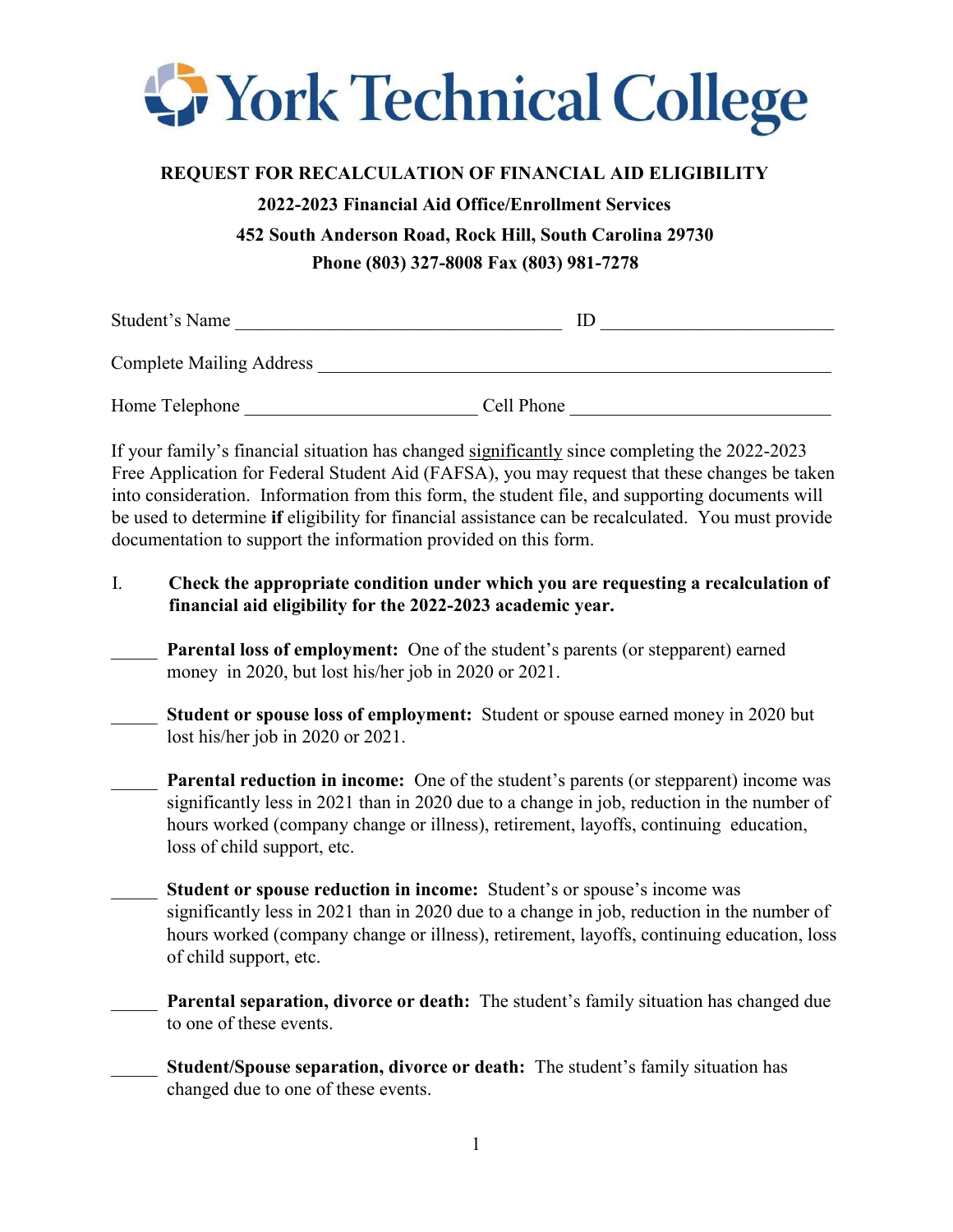- \_\_\_\_\_ **Unusually high medical expenses:** These expenses should be the amount the insurance would not pay. These expenses should also be more than 11% of the family's income, because that amount is already considered in the calculation.
- \_\_\_\_\_ **Other significant change in financial situation:** One of the student's parents, the student or the student's spouse experienced a significant change in financial situation not resulting from one of the above conditions.
- **II. Complete verification of the 2022-2023 FAFSA data. The verification worksheet and requested documentation must be returned with this request form. If you have previously submitted the worksheet and/or requested documents, you may disregard this step.**
- **III. You must provide a complete explanation of the situation you identified in Step I. Include important dates, employer or agency names and addresses and/or a full explanation of the unusual circumstances.**

 $\mathcal{L}_\text{G}$  , and the contribution of the contribution of the contribution of the contribution of the contribution of the contribution of the contribution of the contribution of the contribution of the contribution of t